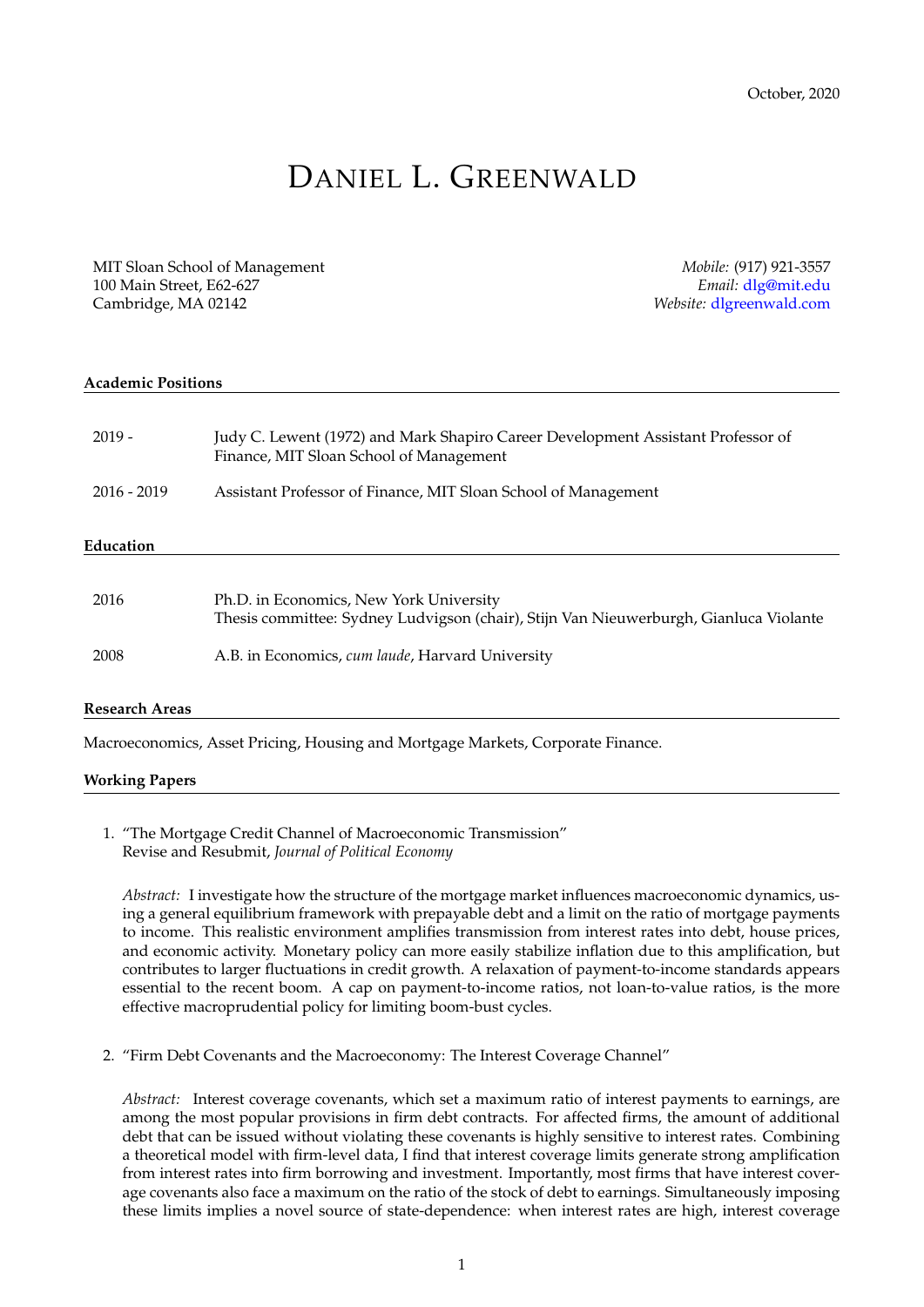limits are tighter, amplifying the influence of interest rate changes and monetary policy. Conversely, in low-rate environments, debt-to-earnings covenants dominate and transmission is weakened.

3. "Do Credit Conditions Move House Prices?" with Adam Guren

*Abstract:* To what extent did an expansion and contraction of credit drive the 2000s housing boom and bust? The existing literature lacks consensus, with findings ranging from credit having no effect to credit driving the entire house price cycle. We show that the key difference behind these disparate results is how rental markets are modeled: assuming perfect segmentation between rental and owner-occupied housing leads to large effects of credit on house prices, while assuming frictionless rental markets makes credit irrelevant for house prices. We develop a model with frictional rental markets that nests both extremes and allows us to consider intermediate cases. We argue that the relative elasticity of the price-to-rent ratio and homeownership with respect to an identified credit shock is a sufficient statistic to measure these frictions. We estimate this moment, and use it to calibrate our model. Our results imply that rental markets are highly frictional and close to segmented, consistent with large effects of credit on house prices. Experiments using the structural model imply that credit conditions explain between 29% and 46% of the rise in price-rent ratios over the boom.

4. "How the Wealth was Won: Factor Shares as Market Fundamentals" with Martin Lettau and Sydney Ludvigson

*Abstract:* We provide novel evidence on the driving forces behind the sharp increase in equity values over the post-war era. From the beginning of 1989 to the end of 2017, 23 trillion dollars of real equity wealth was created by the nonfinancial corporate sector. We estimate that 54% of this increase was attributable to a reallocation of rents to shareholders in a decelerating economy. Economic growth accounts for just 24%, followed by lower interest rates (11%) and a lower risk premium (11%). From 1952 to 1988 less than half as much wealth was created, but economic growth accounted for 92% of it.

5. "The Credit Line Channel" with John Krainer and Pascal Paul

*Abstract:* Aggregate bank lending to firms expands following adverse macroeconomic shocks, such as the outbreak of COVID-19 or a monetary policy tightening, at odds with canonical models. Using loan-level supervisory data, we show that these dynamics are driven by draws on credit lines by large firms. Banks that experience larger drawdowns restrict term lending more — an externality onto smaller firms. Using a structural model, we show that credit lines are necessary to reproduce the flow of credit toward less constrained firms after adverse shocks. While credit lines increase total credit growth, their redistributive effects exacerbate the fall in investment.

6. "What Explains the COVID-19 Stock Market?" with Josue Cox and Sydney Ludvigson

*Abstract:* What explains stock market behavior in the early weeks of the coronavirus pandemic? Estimates from a dynamic asset pricing model point to wild fluctuations in the pricing of stock market risk, driven by shifts in risk aversion or sentiment. We find further evidence that the Federal Reserve played a role in these fluctuations, via a series of announcements outlining unprecedented steps to provide several trillion dollars in loans to support the economy. As of July 31 of 2020, however, only a tiny fraction of the credit that the central bank announced it stood ready to provide in early April had been extended, reinforcing the conclusion that market movements during COVID-19 have been more reflective of sentiment than substance.

7. "Origins of Stock Market Fluctuations" with Martin Lettau and Sydney Ludvigson

*Abstract:* Three mutually uncorrelated economic disturbances that we measure empirically explain 85% of the quarterly variation in real stock market wealth since 1952. A model is employed to interpret these disturbances in terms of three latent primitive shocks. In the short run, shocks that affect the willingness to bear risk independently of macroeconomic fundamentals explain most of the variation in the market. In the long run, the market is profoundly affected by shocks that reallocate the rewards of a given level of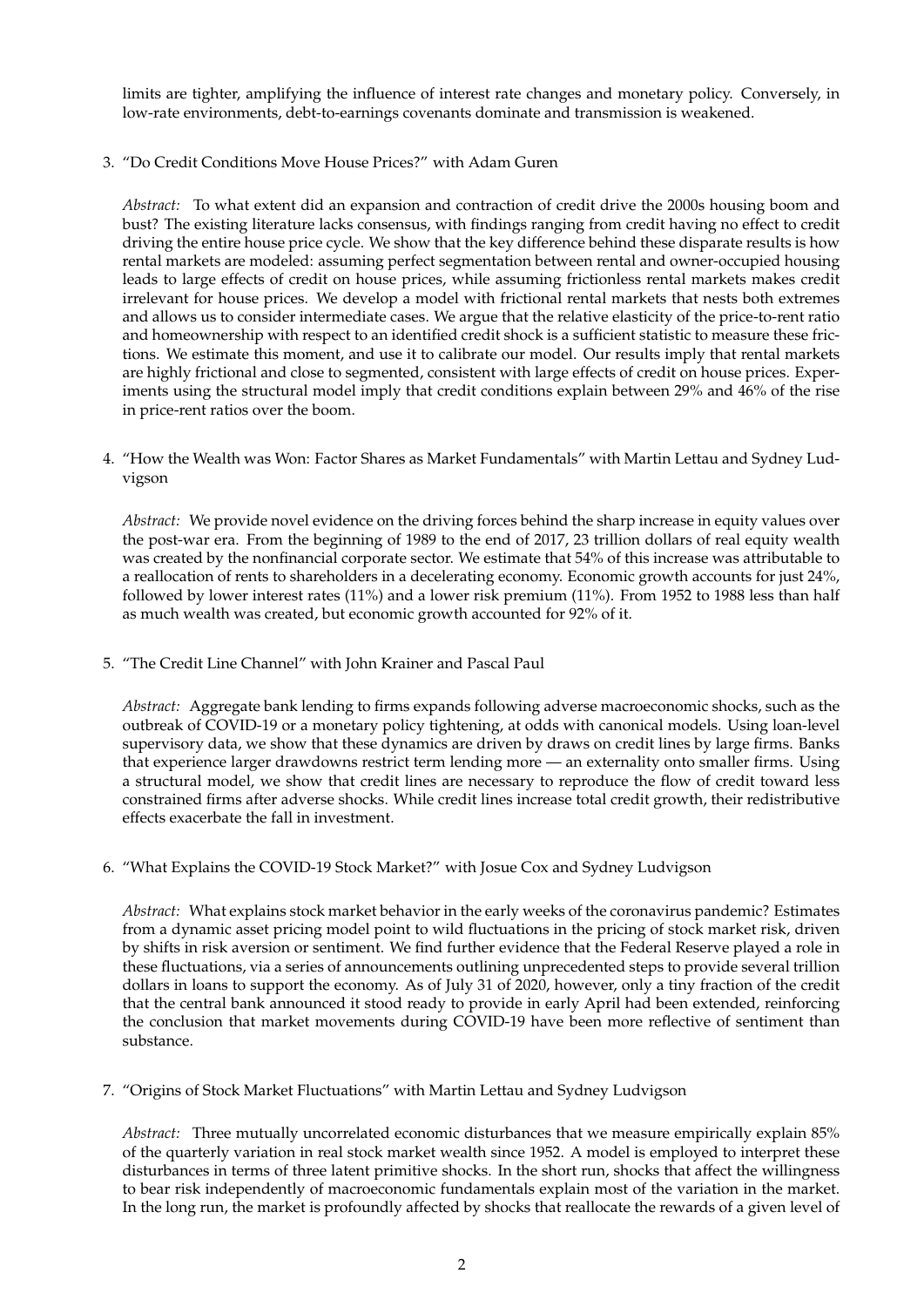production between workers and shareholders. Productivity shocks play a small role in historical stock market fluctuations at all horizons.

#### **Publications**

8. "Financial Fragility with SAM?" with Tim Landvoigt and Stijn Van Nieuwerburgh. Forthcoming, *Journal of Finance*

*Abstract:* Shared Appreciation Mortgages (SAMs) feature mortgage payments that adjust with house prices. These mortgage contracts are designed to stave off home owner default by providing payment relief in the wake of a large house price shock. SAMs have been hailed as an innovative solution that could prevent the next foreclosure crisis, act as a work-out tool during a crisis, and alleviate fiscal pressure during a downturn. They have inspired Fintech companies to offer home equity contracts. However, the home owner's gains are the mortgage lender's losses. A general equilibrium model with financial intermediaries who channel savings from saver households to borrower households shows that indexation of mortgage payments to aggregate house prices increases financial fragility, reduces risk sharing, and leads to expensive financial sector bailouts. In contrast, indexation to local house prices reduces financial fragility and improves risk-sharing. The two types of indexation have opposite implications for wealth inequality.

9. "Rare Shocks, Great Recessions" with Vasco Cúrdia and Marco Del Negro. Journal of Applied Econometrics, Vol. 29(7), pp. 1031-1052, November/December 2014.

Winner, Richard Stone Prize in Applied Econometrics for the best paper with substantive econometric application in the 2014 and 2015 volumes of the *Journal of Applied Econometrics*.

*Abstract:* We estimate a DSGE model where rare large shocks can occur, by replacing the commonly used Gaussian assumption with a Student's t distribution. Results from the Smets and Wouters (2007) model estimated on the usual set of macroeconomic time series over the 1964-2011 period indicate that 1) the Student's t specification is strongly favored by the data even when we allow for low-frequency variation in the volatility of the shocks, and 2) the estimated degrees of freedom are quite low for several shocks that drive U.S. business cycles, implying an important role for rare large shocks. This result holds even if we exclude the Great Recession period from the sample. We also show that inference about low-frequency changes in volatility – and in particular, inference about the magnitude of Great Moderation – is different once we allow for fat tails.

### **Fellowships and Awards**

| 2016    | AREUEA Homer Hoyt Doctoral Dissertation Award (1 <sup>st</sup> Prize) |
|---------|-----------------------------------------------------------------------|
| 2015-16 | Dean's Dissertation Fellowship, New York University                   |
| 2015    | Macro Financial Modeling Fellowship, Becker Friedman Institute        |
| 2010-15 | McCracken Fellowship, New York University                             |
| 2014    | TACC-BP Parallel Programming Contest (1 <sup>st</sup> Place)          |
|         |                                                                       |

### **Courses Taught**

|              | Spring 2017-18 Undergraduate, Managerial Finance (MIT Course 15.401)       |
|--------------|----------------------------------------------------------------------------|
| Fall 2016-20 | Ph.D., Advanced Financial Economics I (MIT Course 15.472, Formerly 15.442) |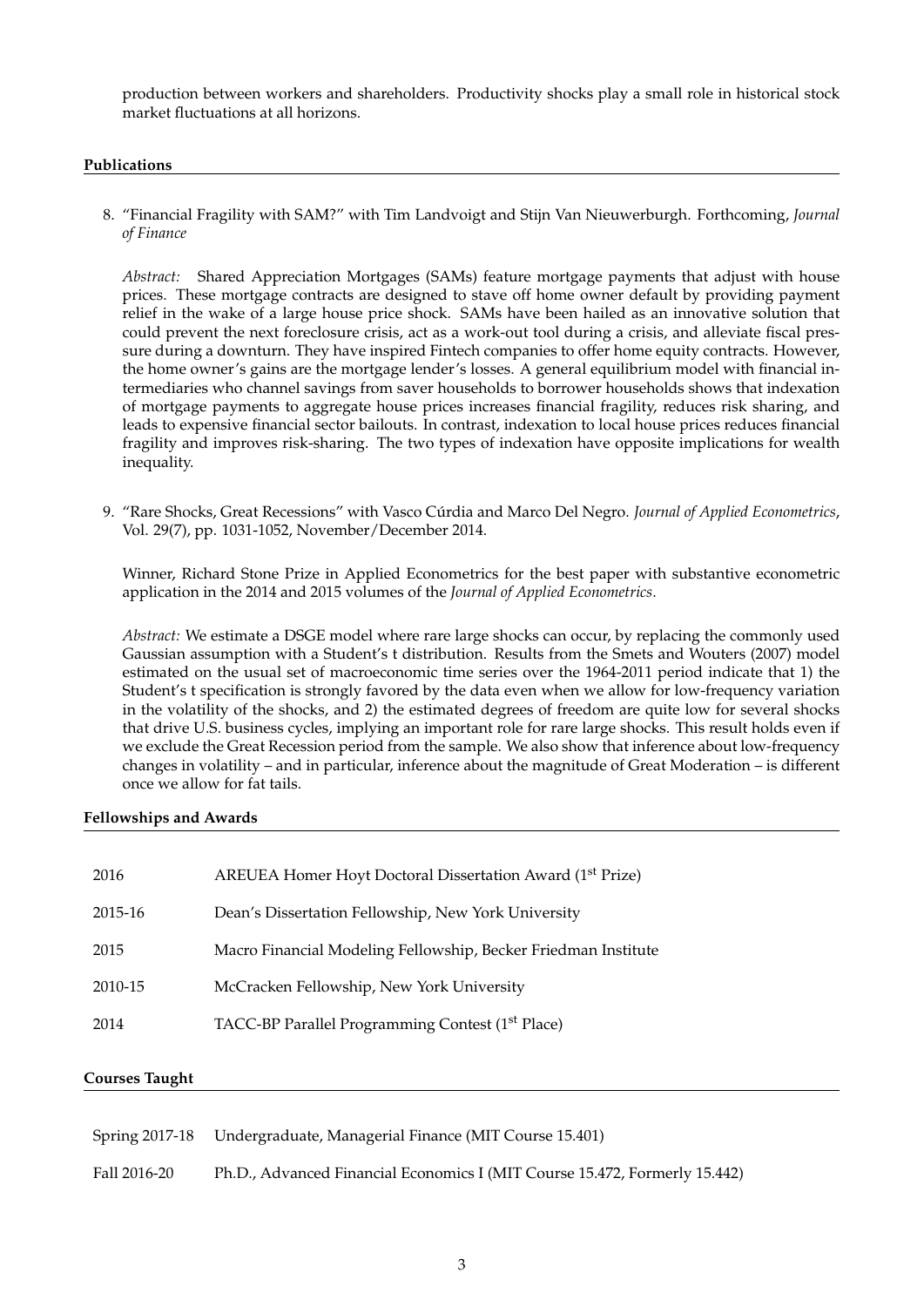| 2020 | OFCE, London School of Economics, London Business School, Bank of England, Imperial,<br>UAI, VMACS Junior Series, Virtual Finance Workshop                                                                                                                                                                                                                                                           |
|------|------------------------------------------------------------------------------------------------------------------------------------------------------------------------------------------------------------------------------------------------------------------------------------------------------------------------------------------------------------------------------------------------------|
| 2019 | Chicago Booth (Finance), Duke, Northwestern, Maryland, Baruch Real Estate, Wisconsin<br>Business School.                                                                                                                                                                                                                                                                                             |
| 2018 | Kellogg, Duke Fuqua, Stanford GSB, Sveriges Riksbank, Federal Reserve Board, CFPB.                                                                                                                                                                                                                                                                                                                   |
| 2017 | Federal Reserve Bank of Dallas, European Central Bank, Boston College, Princeton.                                                                                                                                                                                                                                                                                                                    |
| 2016 | Bank of Canada, Brown, MIT Sloan, Harvard Business School, UC San Diego, UC Berkeley<br>Haas, Baruch, Federal Reserve Bank of New York, UT Austin McCombs, Penn State,<br>Congressional Budget Office, University of Minnesota, UPenn Wharton, Federal Reserve<br>Board of Governors, Northwestern, MIT (Macro), University of Connecticut, Boston<br>University, Federal Reserve Bank of Cleveland. |
| 2015 | Federal Reserve Bank of New York, NYU Stern, Federal Reserve Bank of Philadelphia.                                                                                                                                                                                                                                                                                                                   |

#### **Conference Presentations**

| 2020 | VMACS Junior Conference, Journal of Finance Conference: Financial Consequences of the<br>COVID-19 Pandemic, NBER EFG                                                                                                                                                                                                                                                                                                                             |
|------|--------------------------------------------------------------------------------------------------------------------------------------------------------------------------------------------------------------------------------------------------------------------------------------------------------------------------------------------------------------------------------------------------------------------------------------------------|
| 2019 | AEA Meetings (Atlanta), Macro Financial Modeling Winter Meeting, SED Annual Meeting<br>(St. Louis), NBER Summer Institute (Corporate Finance, Monetary Economics, Capital<br>Markets and the Economy), Philadelphia Fed Conference on Credit and the<br>Macroeconomy.                                                                                                                                                                            |
| 2018 | AEA Meetings (Philadelphia), BI-SHoF Conference, SED Annual Meeting (Mexico City),<br>ESSFM (Gerzensee), Workshop on Housing, Credit and Heterogeneity (Stockholm).                                                                                                                                                                                                                                                                              |
| 2017 | Macro Financial Modeling Winter Meeting, Philadelpha Workshop on Macroeconomics<br>and Economic Policy, Boston Fed GBUREES, SED Annual Meeting (Edinburgh), CEF<br>(New York), CEPR European Summer Symposium in Financial Markets, Norges Bank<br>Workshop on Housing and Household Finance, Bank of Canada Annual Conference, FRB<br>Atlanta/Georgia State University Real Estate Finance Conference, UC Davis GSM<br>Symposium on Inequality. |
| 2016 | Macroeconomics and Business CYCLE Conference, Midwest Macro, IAAE (Milan), SED<br>Annual Meeting (Toulouse), CEPR European Summer Symposium in Financial Markets,<br>MIT GCFP Annual Conference, Macro Finance Society (Chicago).                                                                                                                                                                                                                |
| 2015 | Federal Reserve Bank of Chicago Rookie Conference.                                                                                                                                                                                                                                                                                                                                                                                               |
| 2014 | SED Annual Meeting (Toronto).                                                                                                                                                                                                                                                                                                                                                                                                                    |
|      |                                                                                                                                                                                                                                                                                                                                                                                                                                                  |

## **Conference Discussions**

- 1. "Mortgage Pricing and Monetary Policy" by Matteo Benetton, Alessandro Gavazza, and Paolo Surico *FRBSF Advances in Financial Research Conference*, Oct 2019
- 2. "Competition and Incentives in the Mortgage Market: The Role of Brokers" by Claudia Robles-Garcia *NBER Household Finance*, Jul 2019
- 3. "Human Capitalists" by Andrea Eisfeldt, Antonio Falato, and Mindy Xiaolan *Texas Finance Festival*, Jan 2019